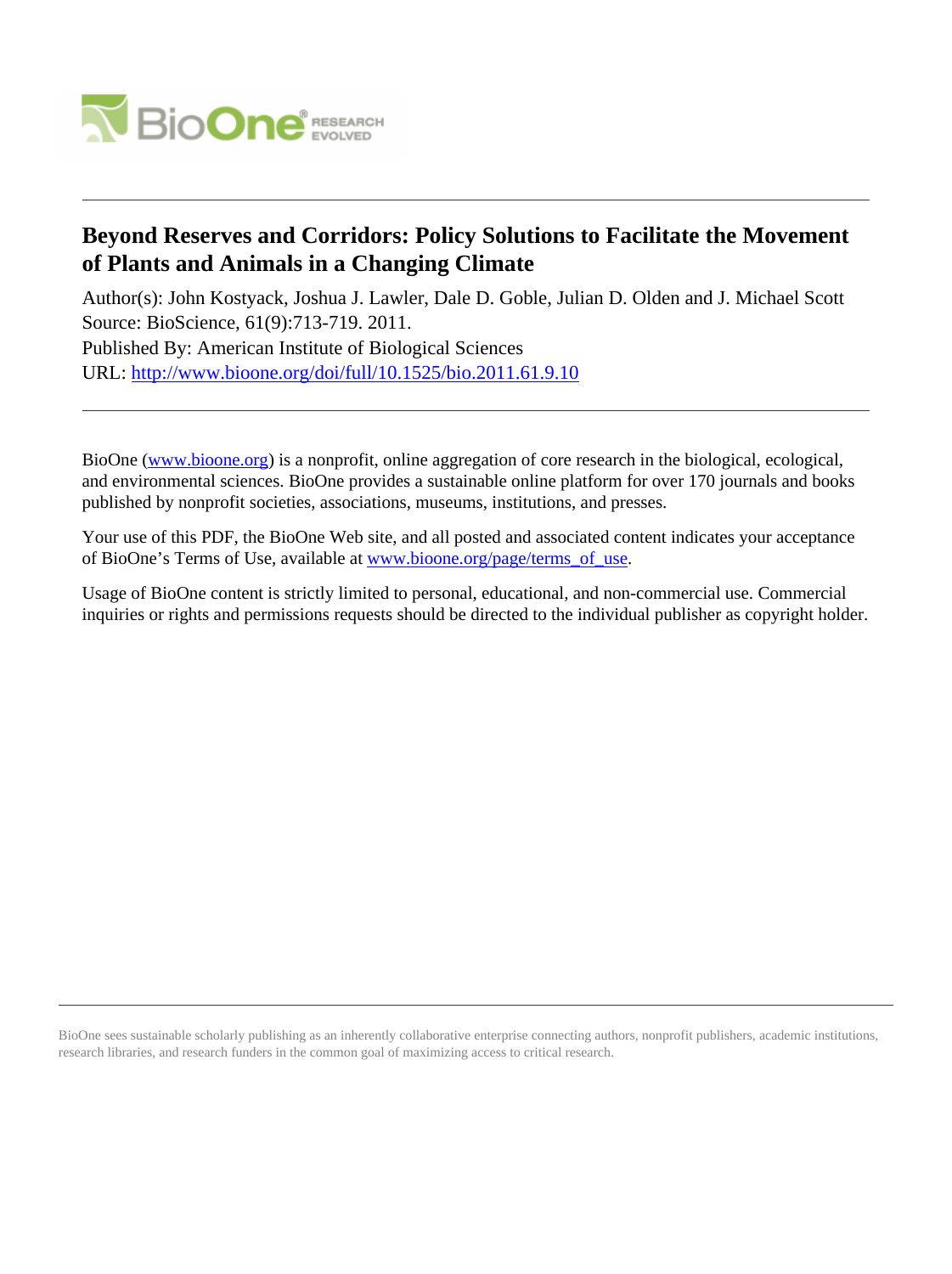# Beyond Reserves and Corridors: Policy Solutions to Facilitate the Movement of Plants and Animals in a Changing Climate

JOHN KOSTYACK, JOSHUA J. LAWLER, DALE D. GOBLE, JULIAN D. OLDEN, AND J. MICHAEL SCOTT

*As the Earth's climate changes, many species will have to move across human-dominated landscapes to track suitable climates and changing ecosystems. Given the magnitude of projected future climate change, expanding and connecting reserve networks—two of the most commonly recommended adaptation strategies for protecting biodiversity in a changing climate—will be necessary but insufficient for preventing climate-induced extinctions. In the present article, we explore additional policy options that could be implemented to facilitate species movements*  in a changing climate. We discuss both existing and new policies that have the potential to increase landscape permeability, protect species on the *move, and physically move species to address climate change.*

*Keywords: climate change, adaptation, species movement, policy*

**As the Earth's climates changed in the past, many species** moved vast distances, retreating to remote refugia and expanding across continents (Davis and Shaw 2001). Species have begun to move again in response to recent, humaninduced climatic changes (Parmesan 2006). In comparison to the species of the past, it will be more difficult for today's species to track the climatic changes ahead. Today's climates are moving 27–45 feet per day (Loarie et al. 2009). These shifts, which surpass those at end of the last glacial period roughly 16,000 years ago, will probably outpace the mobility of many species. Furthermore, much of the surface of today's Earth is dominated by human-altered landscapes, and most remaining natural areas are fragmented and isolated (Vitousek et al. 1997, Hoekstra et al. 2005).

It may be possible to facilitate climate-driven range shifts by increasing the size, number, and connectivity of networks of protected lands (Hole et al. 2009). Additional protected lands can theoretically provide stepping stones and refuges for species moving across the landscape, and corridors potentially facilitate dispersal between protected areas. Although there is evidence that corridors can be designed to facilitate the movement of some species (Tewksbury et al. 2002), we know little about the ability of most species to use such features. Some attempts have been made to use projected shifts in species' ranges to design climate-proof reserve networks

(Vos et al. 2008). Others have suggested using geophysical characteristics (topography, soils, and bedrock), rather than an understanding of species–climate relationships, to design protected-area networks that are robust to climate change (Anderson and Ferree 2010).

Although expanding protected-area networks will be a necessary response to protect many species from climate change, it will often be insufficient. Species with limited mobility—because of their physiology, behavior, or natural barriers (e.g., organisms in isolated wetlands or headwater streams)—may be unable to use these stepping stones. Expanding reserves and corridors will also be infeasible or very costly in many places. Complementary approaches to place-based protection will be required to facilitate the movement of these species. In the present article, we discuss potential policy approaches for enhancing species movements in the United States. We focus on policies that create permeable landscapes (lands and waterways), protect species, and physically move species. In some cases, it may be possible to use existing laws and policies to facilitate species movements. It will also be necessary, however, to develop new legal structures and policies, because virtually all laws and policies governing the use of natural resources in the United States were written without consideration of climate change.

*BioScience* 61: 713–719. ISSN 0006-3568, electronic ISSN 1525-3244. © 2011 by American Institute of Biological Sciences. All rights reserved. Request permission to photocopy or reproduce article content at the University of California Press's Rights and Permissions Web site at *www.ucpressjournals.com/ reprintinfo.asp.* doi:10.1525/bio.2011.61.9.10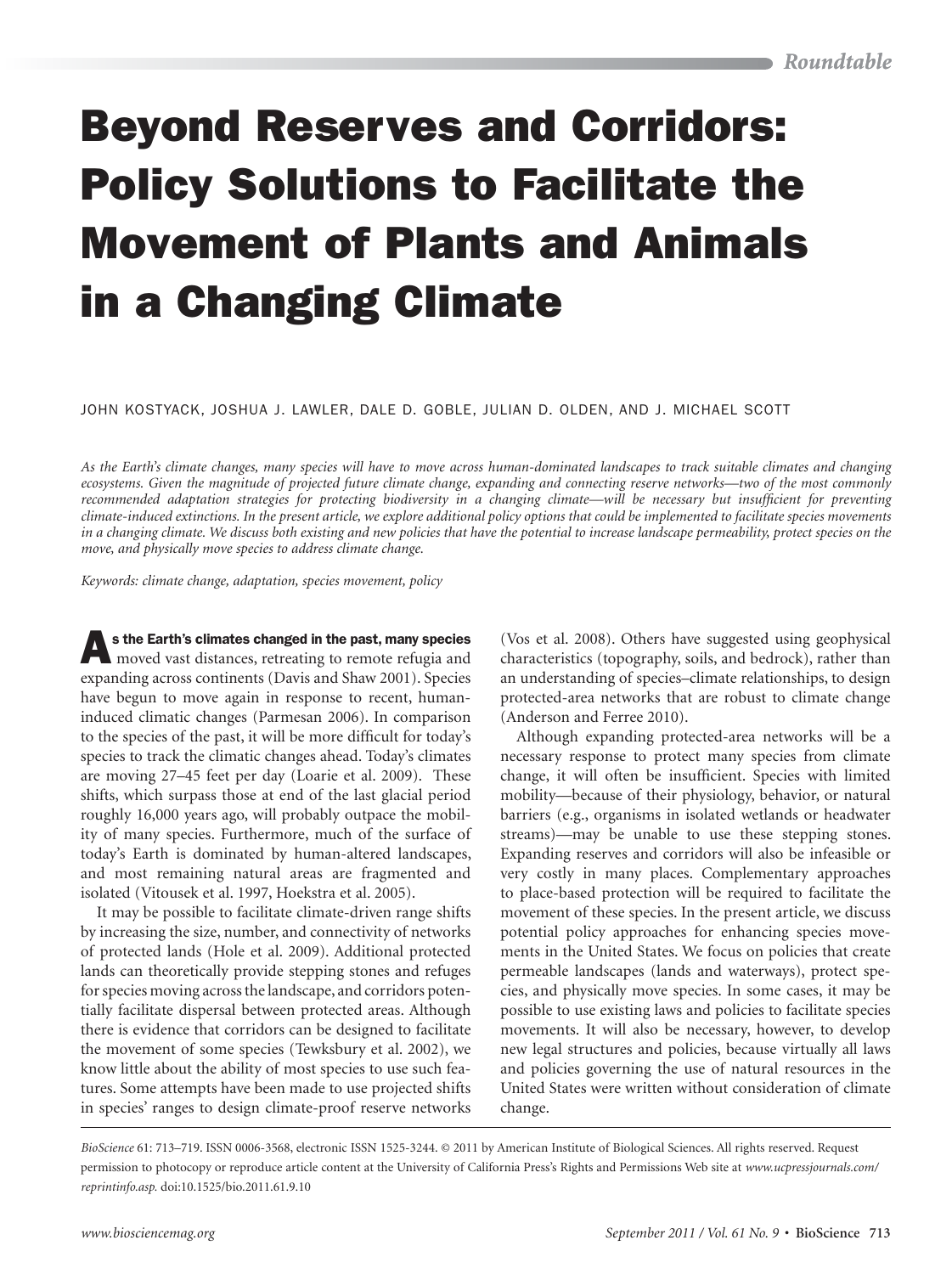Because the outcomes of conservation measures are necessarily uncertain in a rapidly changing climate, policymakers will need to facilitate careful monitoring of outcomes and to create mechanisms to trigger appropriate adjustments in management. Managers will also need tools for identifying conservation strategies with multiple benefits for both human and natural communities—"no regrets" strategies that have payoffs regardless of whether assumptions about wildlife adaptation to climate change prove to be correct.

#### Creating permeable landscapes

Reserves and corridors will be able to cover only a relatively small portion of the landscape (Scott et al. 2001). Therefore, protecting biodiversity in a time of rapidly changing climate is likely to require the management of lands between the protected areas—the *matrix lands* (Franklin and Lindenmayer 2009). With relatively modest changes in management, some lands intensively used for resource extraction, agriculture, or residential or commercial development can be managed to increase their permeability for at least some species. Doing so will require a varying set of both "sticks" and "carrots" (Gunningham and Young 1997). The "sticks" are the regulations governing the use of land and water; these regulations will need to be updated to better address biodiversity needs. The "carrots" are the various forms of technical assistance and financial incentives that government can provide to private landowners, tribes, and others who control land and water.

Forest landscapes. Perhaps the best examples of matrix management are in forestry, where creative approaches to variable-retention harvests have provided habitat for some species in areas that would otherwise be expanses of inhospitable clearcuts and early successional forests (Kohm and Franklin 1997). There is evidence that some forest-dwelling small mammals and arthropods are more abundant in variable-retention harvest plots with higher densities of trees left standing (Aubry et al. 2009). Other forest-interior species avoid moving through open areas altogether (e.g., Sieving et al. 1996). Both federal and state regulations and financial incentives can be used to alter harvest practices to address these habitat needs. For example, the laws governing the management of federal timberlands require the land-managing agencies—the US Forest Service (USFS) and the Bureau of Land Management—to consider wildlife needs in planning timber harvests and other management actions. The National Forest Management Act goes further, requiring USFS land-management plans to "provide for the diversity of plant and animal communities" (16 U.S.C.  $$1604(g)(3)(B)).$ 

In July 2010, the USFS released the *National Roadmap for Responding to Climate Change*, which set forth a useful mechanism for ensuring that federal forests help facilitate species movement and otherwise conserve biological diversity. The roadmap calls on managers of individual national forest units to carry out science-based assessments of the relative

vulnerability of all ecosystem components and their ability to adapt to climate change and then to use the assessments to select priority actions and to monitor the implementation of those actions. This framework ensures that managers have the information needed to evaluate the costs and benefits of alternative management scenarios. The framework, however, lacks clear policy direction, and it is therefore unclear how individual forest supervisors will choose among options or whether they are even obligated to manage for species movements. In particular, policy direction will be needed to help managers resolve conflicts between the needs of wellestablished species and those expected to arrive as a result of climate change.

Many of the federal conservation-incentive programs for state and private forest managers are focused on improving the capacity to support biodiversity. These could be updated to address the specific challenge of facilitating species movements. For example, under the 2008 Farm Bill, state forestry agencies are required, as a precondition for federal funding, to complete "statewide assessment and resource strategies" for state and private forest lands (16 U.S.C. § 2101a). Among the specified planning priorities are "enhancing… biological diversity,... wildlife, wildlife corridors, and wildlife habitat"  $(16 \text{ U.S.C. } $2101(c)(3))$ . According to USFS guidance, these assessments and strategies are expected to address how forests are to be managed to "adapt to global climate change." To increase the likelihood of on-the-ground-success, the USFS could invest in those states with the most robust strategies for facilitating species movement.

Agricultural landscapes. There are several ways to make agricultural lands more suitable for native flora and fauna. For example, multifunctional agricultural systems can provide crop production, wildlife habitat, and carbon storage through a combination of intensively farmed land and more native or restored environments (Boody et al. 2005). The US Conservation Reserve Program (CRP)—the country's largest private-lands environmental improvement program provides financial incentives for erosion protection, water quality improvements, and wildlife habitat restoration across 34 million acres. Roughly \$1.8 billion per year is used to pay farmers to return a portion of their lands to more natural vegetation. Not surprisingly, CRP lands have been shown to harbor higher abundances of birds and bird nests than agricultural fields (Best et al. 1997). These lands may also facilitate the movement of plants and animals among other, more natural areas. Ironically, however, the CRP demonstrates the fundamental problem with current US agricultural policy: It is predicated on the implicit proposition that cropland not explicitly set aside for conservation cannot be expected to protect natural resources or to provide nonagricultural ecosystem services (Angelo 2010). This premise is buttressed by the nearly complete exclusion of agriculture from federal environmental laws (Ruhl 2000).

Given the political power of industrial agriculture, fundamental changes are likely to come only slowly, at best.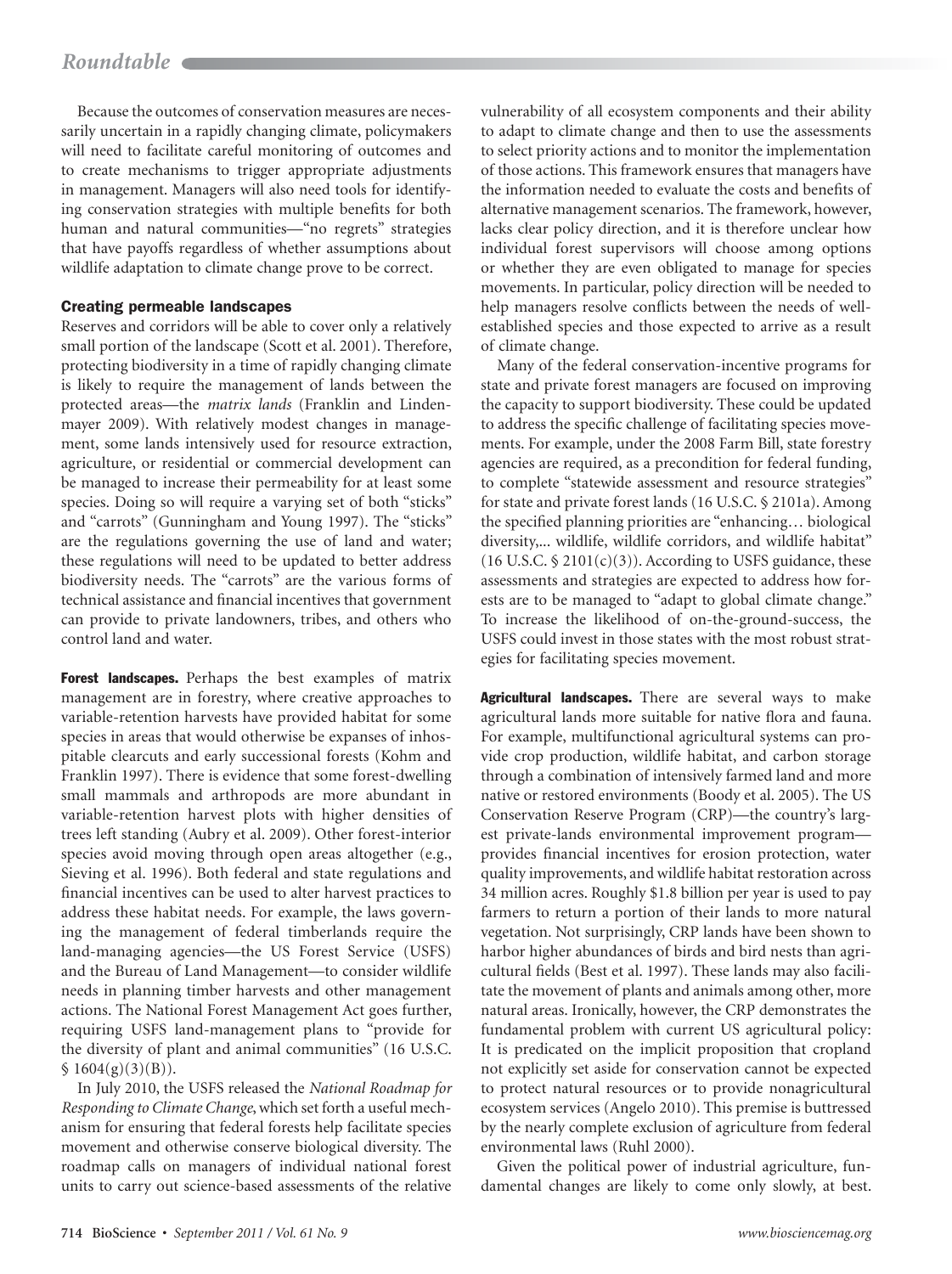Small changes, however, might have significant effects on landscape permeability to movement. For example, prior to the Nixon administration, the Department of Agriculture had recommended agricultural best practices that included maintenance of semiwild field borders, such as windbreaks, shelter belts, and filter strips (Eubanks 2009). Reestablishment of such soft borders would improve the permeability of agricultural landscapes for wildlife. In addition, there is some evidence that more sustainable and biodiversityfriendly agricultural practices can increase farm incomes and support wildlife (Boody et al. 2005). This suggests that technical assistance combined with financial incentives to spur transition to agroecological landscapes may be an effective policy.

Another crucial step will be to ensure that bioenergy policies do not reverse the gains that are being made toward wildlife-friendly practices on agricultural lands. The Energy Independence and Security Act of 2007 mandated an aggressive increase in renewable fuels production, totaling 36 billion gallons by 2022. Meanwhile, renewable electricity standards mandating that a substantial percentage of electricity be produced from renewable sources, including biomass, have been enacted in 25 states and are currently under consideration in Congress. Over time, these policies will produce substantial income for agribusiness, with dollar amounts likely to far exceed those from wildlife-oriented programs delivered through traditional Farm Bill programs. State and federal governments could increase the permeability of agricultural landscapes and help facilitate wildlife movement by requiring best practices for the siting and harvest of bioenergy feedstocks.

Coastal and freshwater landscapes. Freshwater organisms will face considerable challenges when attempting to move latitudinally or along elevational gradients in response to climate change (Olden et al. 2011). In addition to natural obstacles to movement, population responses will be greatly inhibited by the millions of dams, diversions, and impassable road culverts (Nilsson et al. 2005) that disrupt the passage or dispersal of individuals. Climate-induced changes to water availability and increasing human demand for water are likely to prompt the construction of new reservoirs, thus causing greater fragmentation in the future. Furthermore, as sea levels rise, coastal estuary ecosystems and their associated species will need to move inland, a move that will often be limited by coastal roads and other development (Julius et al. 2008).

These problems are unfortunately exacerbated by flood insurance and disaster programs that currently offer subsidies for residential and commercial developers to build and rebuild in areas at risk from storms and floods—risks that will increase as sea levels rise and storms and floods intensify. These incentives thus foster the very type of development that reduces connectivity in coastal and riverine systems. Connectivity could be restored, while both protecting people and property and saving money for taxpayers, by reforming these programs to better account for environmental change. These programs could be updated to discourage development in hazard areas, to provide funding for voluntary relocation of at-risk communities, and to map risks to people and property on the basis of the latest climate change science. By instituting such reforms, Congress, the US Federal Emergency Management Agency, and state and local floodplain managers would enable coastal and riverine habitats to perform their natural functions, which include not only flood protection and groundwater storage but also the facilitation of movement of plants and animals across the landscape.

Laws governing reservoirs, dams, and other water infrastructure are likewise in need of reform to facilitate species movement. State and federal water reservoirs and dams are operated according to project-specific rules that are currently based on historical data on mountain snowpack and the timing and intensity of flood events. Similarly, below these reservoirs and dams, levees continue to be built and waterways continue to be channelized, despite the intensification of storms and floods that accompanies climate change. This increases the risk of floods to property and lives, while depriving communities of the groundwater infiltration that natural floodplains provide. The US Army Corps of Engineers and other managers of water infrastructure have an opportunity to facilitate species movement through riparian systems and to achieve numerous other environmental gains by updating the rules governing water projects to account for climatic and other environmental changes. Water infrastructure managers also have an opportunity to consider whether the restoration of natural floodplains would be a more effective strategy for conserving water for human uses than building new dams and reservoirs.

In recent decades, new water laws and programs have helped to improve habitat connectivity by removing or modifying human barriers to movement in riverine systems. Increasingly, small dams and diversions are being removed for ecological, social, and economic reasons, including the restoration of hydrologic regimes and the enhancement of longitudinal connectivity for fish movement. Similarly, barriers such as impassable culverts under roadways are being modified to allow for easier movement of fishes among complementary habitats to enhance population persistence (Roni et al. 2008). A robust program of dam and diversion removal and culvert modification (e.g., expansion of the US Fish and Wildlife Service's National Fish Passage Program) could build on these successful models to help ensure aquatic habitat connectivity across the country. The challenge will be to take such actions at large enough scales to make a difference.

In all of these federal activities, the National Environmental Policy Act (NEPA) will be a crucial tool for ensuring that relevant information is collected and a reasonable range of alternatives for mitigating and adapting to climate change is considered. Policymakers should issue guidance to ensure that species movement and other key climate change considerations are fully integrated into the NEPA process.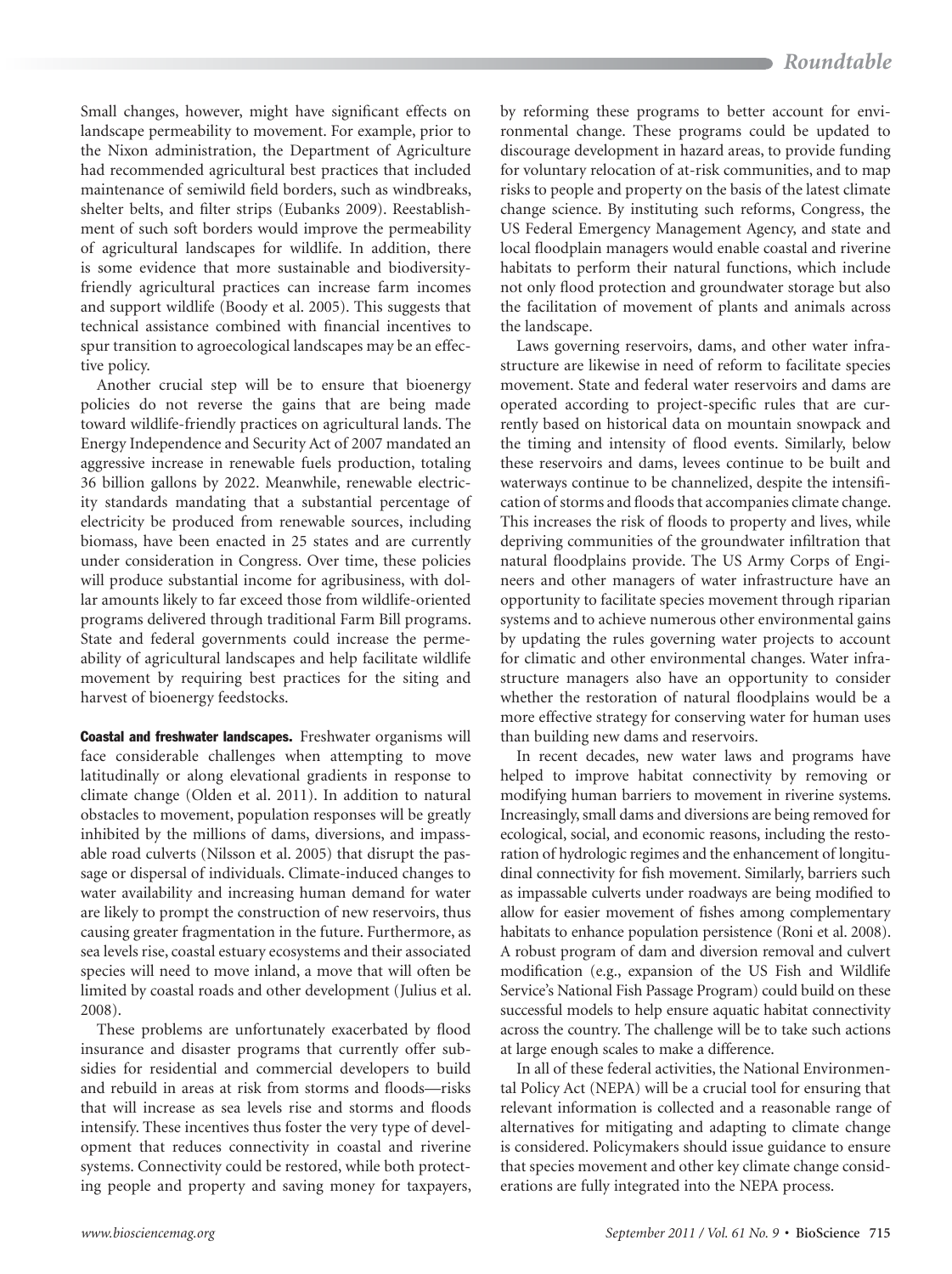### *Roundtable*

Energy generation and transmission laws. Wind, solar, and other renewable energy projects will be valuable tools for reducing carbon pollution and mitigating climate change. Without efforts to slow climate change, policies to facilitate species movements are very likely to fail. Nonetheless, the generation of energy from these sources (as well as from fossil fuel–based and nuclear sources) has the potential to significantly affect species movements. For example, wind turbines are known to have negative impacts on bats and birds (Erickson et al. 2001, Kunz et al. 2007). Reducing the impact of wind turbines on bird and bat populations will require that detailed information about species and habitats be obtained and addressed before siting decisions are made. It may also be necessary to regulate the size, speed, and timing of wind turbines.

The current legal framework for the siting and operation of new energy projects does not ensure that species movement is considered. This is a particularly opportune time to craft biodiversity-friendly design and siting guidelines for renewable energy because many of these projects are in their technological infancy and are seeking public subsidies or the use of public lands. In particular, concentrated solar energy developers are currently focusing on public lands on which to site their projects because such energy requires substantial land areas and private lands are highly fragmented. Public lands policy will need to be updated to ensure that the best scientific data on the value of land for habitat and species movement is gathered and energy projects are steered away from biologically important areas.

Laws governing energy transmission will also need updating to address species movement, especially considering the greater need for long-distance transmission that renewable energy engenders and the significant projected wildlife impacts of such transmission. Birds, in particular, are negatively affected by power lines to a degree that may be far greater than the harm inflicted by wind turbines (Erickson et al. 2001). Historically, transmission construction and siting decisions were made primarily by state public-utility commissions, often with only minimal consideration of environmental impacts. Although this largely remains true today, the situation is changing because of the geographic scale and interstate nature of energy transmission. In the Energy Policy Act of 2005, Congress directed the Department of Energy to assess the status of electricity transmission and gave the Federal Energy Regulatory Commission the authority to license transmission lines in some circumstances (16 U.S.C. § 1824). In addition, when transmission lines cross federal lands, federal natural resource agencies must grant rights of way. Each of these authorities could be updated to ensure that these agencies minimize fragmentation and maximize opportunities for species movement. Again, NEPA can play a crucial role in ensuring that all relevant alternatives are evaluated.

Laws governing residential and commercial development. Some of the most biologically diverse landscapes in the United States are those in and around population centers. As suburban and exurban development increasingly alters habitats by subdividing large parcels, new policies are needed to ensure that there is room for species movement. Strategies for building "green infrastructure" into state and local landuse decisions are well documented (Beatley 2000, Ewing et al. 2005). For example, by restricting residential development to targeted locations and by clustering buildings, New Jersey has integrated human settlements into its pine barrens without destroying their significant habitat values (N.J. Stat. Ann. §§ 13:18A-1 to -29). Such state and local laws may also need to be updated to add provisions focused on species movement. For example, policymakers could provide incentives to developers and residents to use plants that provide cover for wildlife, to remove barbwire fences, or to install lights that avoid harming birds and turtles.

Surface transportation laws. One of the most significant barriers to species movement is the four million miles of roadways that cover the United States. Roads hinder the movement of many plants and animals (Forman et al. 2003) and cause further fragmentation of the landscape by enabling additional development. As are the energy and water infrastructure discussed above, transportation infrastructure is likely to undergo significant changes in the coming decade as the nation is forced to grapple with climate change. Whether installing high-speed rail to reduce the nation's automobile traffic and carbon footprint or relocating a coastal highway because of sea-level rise, departments of transportation will have the opportunity to install wildlife over- and underpasses and to take other biodiversity-friendly approaches. Integration of species movement and other key climate change issues into the NEPA process and to transportation design in general will allow decisionmakers to fully address the wildlife impacts of the transportation options under consideration.

Section 6001 of the federal surface transportation law will also serve as an important tool for ensuring that transportation decisions adequately address species movement. Added to the law in 2005, section 6001 requires that transportation planners consult with natural resource agencies to consider the impacts of their proposals on conservation plans and natural resource inventories and evaluate options with the greatest potential to restore and maintain ecological function. Conservation practitioners and managers have an enormous opportunity to inform decisionmakers on ways to protect and restore the lands and waters needed for species movement by using and strengthening these procedures.

#### Beyond permeable landscapes

Policies that promote the creation of a more permeable matrix will be insufficient by themselves, both because many species will be unable to move through unprotected lands and because the scale of the changes will outpace many species' ability to move. Two broad and potentially overlapping categories of management action are available to assist these species.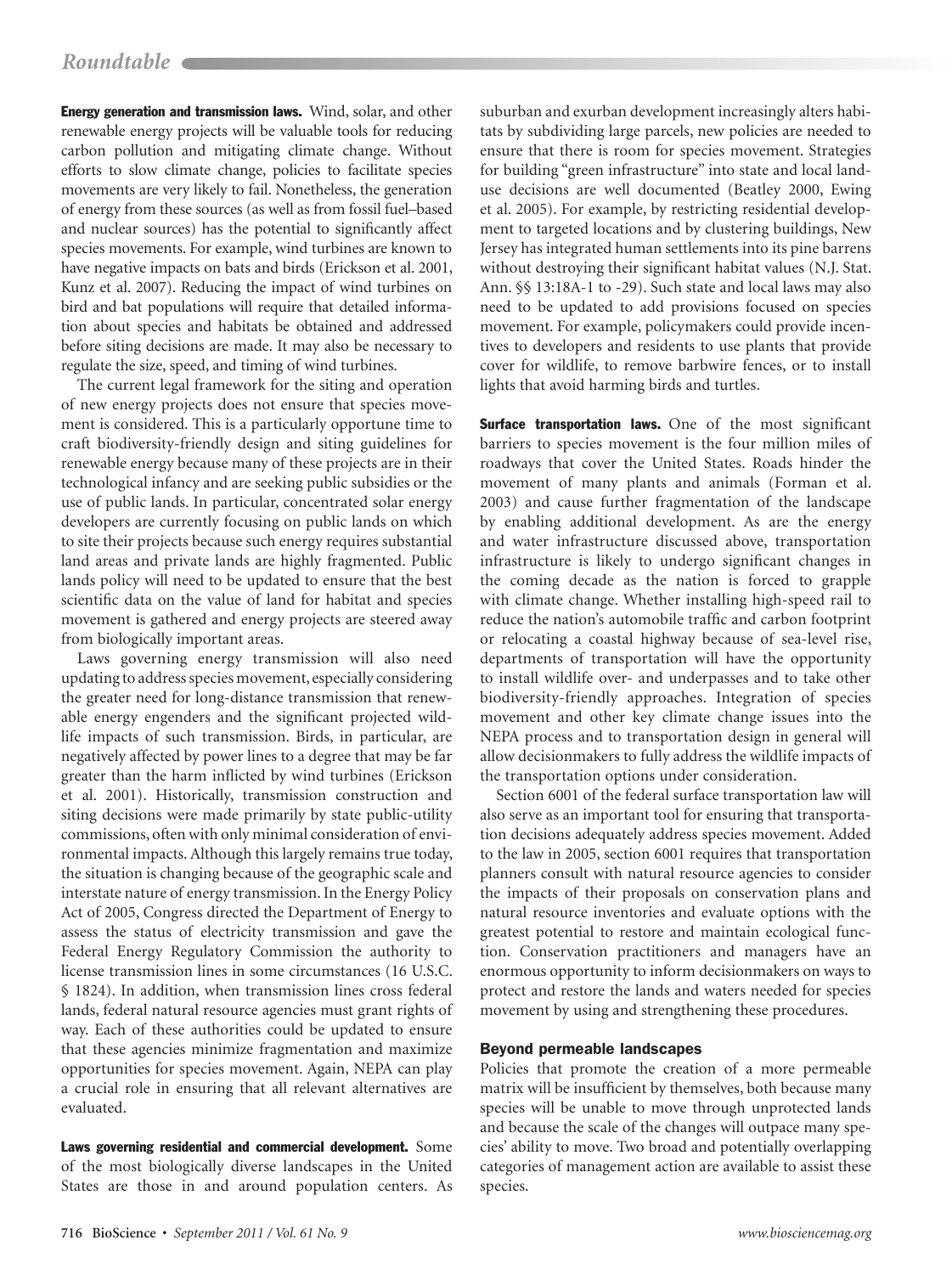Directly protecting species and habitats. In addition to altering the landscape to facilitate movement, it may be necessary to protect the species themselves to allow them to move through or persist in more intensely managed landscapes. This might be achieved by enacting and enforcing regulations that prevent the direct and indirect killing of such species. Such regulations would be targeted at very specific sets of species in very specific areas. Species with the most limited ability to move through the current landscape or with the greatest need to move in response to climate change would be designated for protection. Among the targeted species would be those with limited dispersal abilities, low reproductive rates, specific habitat requirements, and limited distributions.

Another approach would be to focus regulatory protections on key zones through which targeted species are likely to need to move in the near term. These zones could be established by simply identifying areas surrounding the species' current distribution (i.e., creating a buffer around its current distribution). Alternatively, more sophisticated methods could be used to identify areas that are likely to be climatically suitable for the species in the future (Phillips et al. 2008).

Each of these protection strategies can be implemented without new legislation, simply by using the authorities of the Endangered Species Act (ESA), supplemented with incentive payments to private landowners for actions (such as the protection of plants) that the act does not require. Although the ESA was not written with the purpose of mitigating the effects of future climate change, its approach is to address all threats to the survival and recovery of listed species, regardless of their origin. Moreover, the law is sufficiently flexible to allow take-prohibition rules to be designed to address the unique contexts of individual species and ecosystems and to allow designation and protection of critical habitats outside of historic species ranges (Kostyack and Rohlf 2010). There are practical limitations on how many species can receive such individualized attention, however, given the ever-growing number of at-risk species and the limited resources available for regulatory action and financial assistance to landowners.

Another possible approach to species protection is to increase the size of existing reserves or to create new reserves using land acquisitions (fee title or conservation easements) or management agreements or both. Such acquisitions and agreements would ideally capture a large portion of the geographical, ecological, and geophysical range of the species, thus increasing opportunities for organisms to adapt and evolve to changing environmental conditions. Several programs have emerged in recent years that use landscape-scale planning to improve the efficacy of reserve networks. One example is the State Wildlife Grants program, in which the federal government provides financial resources for states to develop and implement comprehensive wildlife conservation strategies focused on species that the states deem to be of greatest conservation concern. Over half of the states

used this grant funding to develop spatially explicit maps of important habitats—maps that have guided the investments of both public and private land conservation organizations. Recently, states have begun updating their wildlife conservation strategies to take climate change impacts into account. This update process provides an opportunity to identify and address conflicts with human economic activity as species move across the landscape in response to climate change.

Assisted colonization. There will be species for which more permeable landscapes, restricted take regulations, landowner incentives programs, and protected areas will be insufficient. The rapidity of projected climate change may exceed the ability of some species to disperse, even through relatively hospitable environments (Parmesan 2006). The preservation of these species may require more active assisted colonization (also called *managed relocation*)—moving individuals or populations from currently occupied areas to locations where the probability of future persistence is likely to be higher (Richardson et al. 2009). Although some hail assisted colonization as pragmatic and forward thinking, there is good reason to be skeptical of its viability as a broad-based conservation strategy (Ricciardi and Simberloff 2009). Regardless, the risk of extinction as a result of climate change is too large to permit managers to entirely dismiss the use of assisted colonization as a possible conservation approach (Lawler and Olden 2011).

Although human society has a long history of intentionally introducing species to meet human demands for recreational fish and game, food, and pest control (Elton 1958) and for conservation purposes in wildlife management (Seddon et al. 2007), making decisions on translocations today is complicated by the large volume of at-risk species awaiting conservation attention and by the absence of any single legal framework for evaluating whether and how to translocate (Joly and Fuller 2009).

The experimental populations provisions of ESA section 10(j) (16 U.S.C. § 1539(j)) provide a useful framework for transplanting endangered populations in new habitats (Shirey and Lamberti 2010). These provisions significantly relax the ESA's regulatory requirements and are likely to be especially useful where assisted colonization would encounter political resistance from landowners and others concerned about new ESA obligations.

Other provisions of the ESA can also facilitate assisted colonization. Section 4(f) of the act calls for federal wildlife agencies to implement plans (known as *recovery plans*) for the conservation of listed species (16 U.S.C. § 1533(f)). *Conservation*, in turn, is defined as "all activities" useful in restoring a species to the point where the ESA is no longer needed, including transplantation of populations (16 U.S.C. §1532(3)). Although this authority (like that defined in section 10(j)) applies only to species that have been listed as *endangered* or *threatened*, it gives the wildlife agencies broad discretion to carry out assisted colonizations outside a species' historic range.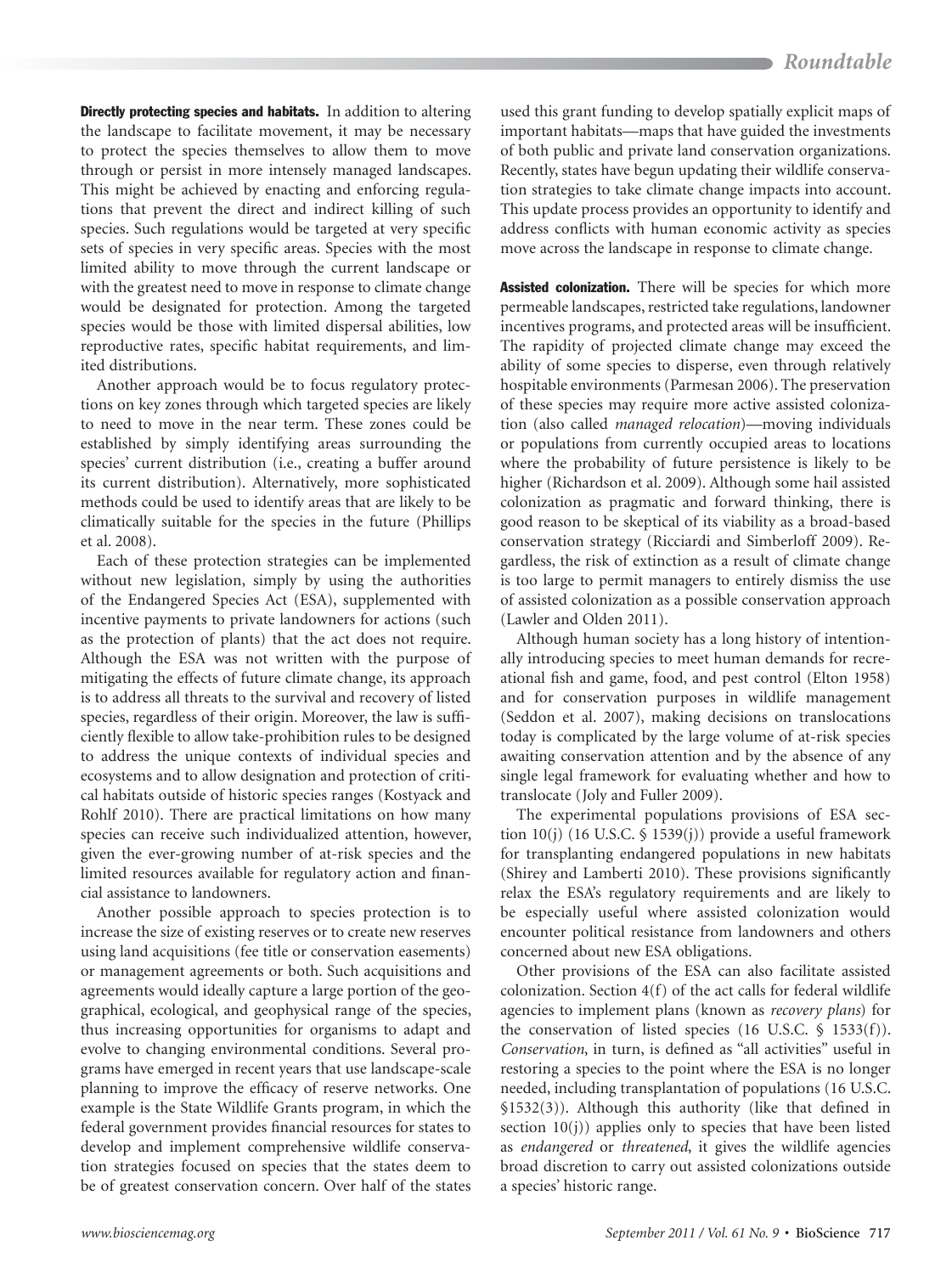The agencies could use their ESA authority to specify the criteria that they must employ in deciding whether to move forward with assisted colonizations for listed species. Current regulations, which prohibit such colonizations "absent a finding... in the extreme case that the primary habitat of the species has been unsuitably and irreversibly altered or destroyed" (50 C.F.R.  $$17.81(a)$ ), may need to be reconsidered in light of the latest information on how climate change can render a historic range unsuitable.

Possible criteria for deciding whether to move a species outside its historical range might include the taxonomic uniqueness of the species, the species' economic or cultural significance, whether nonclimate stressors have been reduced or eliminated, whether translocation into unoccupied parts of historical range would achieve the desired results, whether barriers to dispersal can be eliminated or reduced, and whether protected areas for the species are sufficient to provide an opportunity for it to adapt and evolve (Richardson et al. 2009). Management actions that facilitate the species' movement or that enable it to adapt or evolve would receive priority consideration over any decision to move it outside its historic range. Before moving the species, managers would be required to thoroughly evaluate the possible effects of assisted colonization on species in the proposed introduction area. Each effort would be treated as a carefully controlled experiment.

New regulations governing actors other than federal wildlife agencies are also needed, especially for threatened and endangered plants, which are not governed by the strict take prohibition that governs listed animals (Shirey and Lamberti 2010). At least one assisted colonization project has already been launched without any coordination with wildlife agencies because of the apparent absence of a regulatory structure. In the mid-1990s, a group of citizens called the Torreya Guardians began moving seedlings of the endangered Florida torreya (*Torreya taxifolia*), a conifer tree native only to a 65-kilometer length of the Apalachicola River, to North Carolina and points northward. To date, no federal regulations or guidelines have been written to address such private efforts, and very few state laws govern the translocation of plants (New Mexico Center for Wildlife Law and Defenders of Wildlife 1996).

#### A comprehensive approach to safeguarding biodiversity in a warming world

The policy changes discussed above could be accomplished by amending relevant statutes, regulations, and agency guidance in a piecemeal and haphazard fashion. These changes are, however, only examples of the wide array of adjustments to federal, state, and local law that must be made to address climate change. Some process for identifying and prioritizing policy changes must be launched to ensure that the most urgent and important actions to facilitate species movement and achieve other policy goals are taken first. The fish and wildlife adaptation strategy development process currently led by the US Department of the Interior and the

National Oceanic and Atmospheric Administration, and similar processes underway at the state level, should serve as the vehicles for setting that priority.

Launched in response to a directive in the 2009 Department of the Interior appropriations bill, the federal effort is focused on designing a national strategy to assist fish, wildlife, and plants in surviving climate change. With the effort still in its infancy, federal officials have yet to decide what issues they will tackle and how they will tackle them. One important step will be to identify the revisions in federal natural resource laws, regulations, and agency guidance that will probably be necessary and then to prioritize those changes. Some of these revisions will address species movements. Similar approaches should be employed by federal, state, tribal, and private groups engaged in their own natural resource adaptation planning activities. All of these efforts would benefit from input from federal, state, and tribal agencies, conservation nongovernmental organizations, academic experts, and private industry.

In addition to the efforts to address natural resources, many adaptation-planning efforts focused on protecting human communities are also underway. It will be critical that adaptation strategies for human and natural systems be integrated. For example, as climate change alters water availability, proposed adaptation strategies for agriculture (e.g., increased water diversions, new reservoirs) may be inconsistent with the preferred adaptation strategies to facilitate aquatic species' movements. It will be crucial to integrate these planning efforts to ensure that, when possible, win– win solutions are found.

Of course, no adaptation strategy will complete the daunting task of rescuing biodiversity threatened by climate change unless funding is available to pay for its implementation. Climate change legislation approved by the House of Representatives and the Senate Committee on Environment and Public Works in 2009 provided a useful model of how this could be accomplished. Both bills (H.R. 2454 and S. 1733) called for a comprehensive natural resources adaptation strategy to be funded from the proceeds of the sale of permits to carbon emitters. This approach ensures that polluters cover a substantial part of the cost of the damages that carbon pollution causes to the environment while simultaneously creating financial incentives to reduce that pollution.

In conclusion, to facilitate species' range shifts and therefore the maintenance and establishment of functioning ecosystems in a changing climate, it will be necessary to create policies that promote permeable landscapes, protect the species that need to move the most, and regulate and facilitate assisted colonization when it is deemed necessary. Perhaps most important, policies to enable species movements will need to be woven into policies that address human adaptation to climate change. If they do not simultaneously address the needs of both human and natural systems, these policies are likely to protect neither.